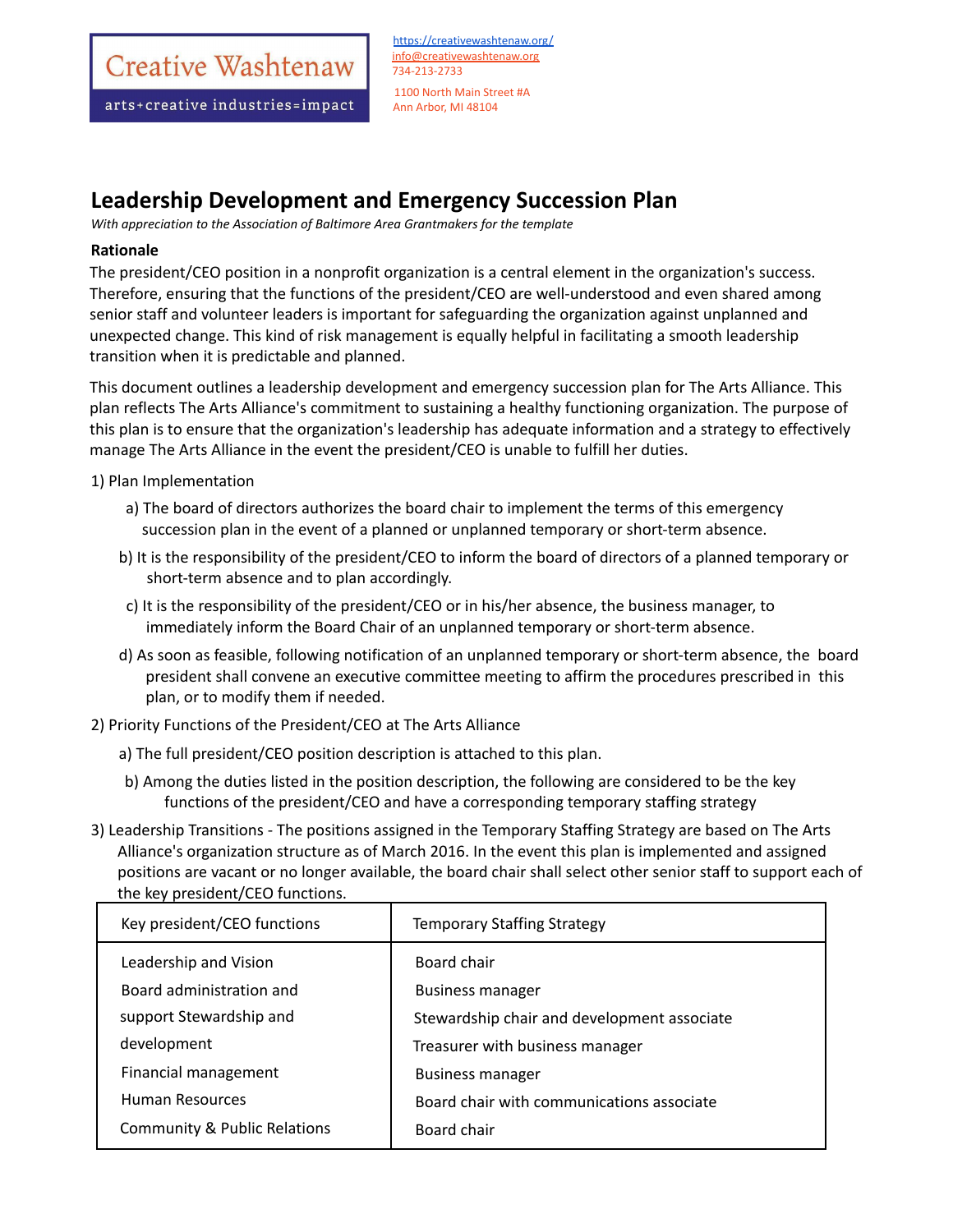- 1) Short-term succession temporary, planned or unplanned absence.
	- a) Definitions
		- i) A temporary absence is one in which it is expected that the President/CEO will return once the events precipitating the absence are resolved.
		- ii) An unplanned absence is one that arises unexpectedly, in contrast to a planned leave such as vacation or a sabbatical.
		- iii) A temporary absence is 30 days or less.
		- iv) A temporary short-term absence is between 30 and 90 days.
- 2) Temporary Staffing Strategy
	- a) In the event of a temporary short-term planned or unplanned absence, the Executive Committee shall determine if the Temporary Staffing Strategy is sufficient for this period of time.
	- b) Appointing an interim President/CEO
	- c) Based on the anticipated duration of the absence, the anticipated return date and accessibility of the current president/CEO, the Executive Committee may appoint an interim president/CEO as well as continue to implement the Temporary Staffing Strategy.
	- d) Standing Appointees to the position of interim President/CEO
		- i) The first position in line to be interim President/CEO is the current board chair. If the current board chair accepts the position he/she will take a temporary leave from the board of directors.
		- ii) The second position in line is a previous board chair or current board member.
		- iii) The third position in line is director-level staff.
		- iv) In the event the available staff is new to the position or fairly inexperienced with The Arts Alliance, the executive committee may consider another appointee or the option of splitting executive duties among designated appointees.
	- e) Cross-Training Plan
		- i) The president/CEO shall develop a training plan for each director-level position for each of the key functions of the president/CEO listed in Section 3.
		- ii) An up-to-date training plan shall be attached to this document.
	- f) Authority and restrictions of the interim president/CEO
		- i) The interim president/CEO shall have full authority for day-to-day decision making and independent action as the regular president/CEO.
		- ii) Decisions that shall be made in consultation with the board chair and/or executive committee include staff hiring and terminations, financial issues, taking on a new project and taking public policy positions on behalf of the organization.
		- iii) For additional communication guidelines refer to The Arts Alliance's *Communications Guidelines*.
	- g) Compensation
		- i) Director-level staff appointed as interim President/CEO will receive a salary adjustment determined by the executive committee based on the duration of the assignment and available resources.
		- ii) A current or former board member appointed as interim director may enter into an independent contractor agreement, depending on the circumstances of their availability.
		- iii) The president/CEO on leave is eligible for paid leave and disability insurance. The Arts Alliance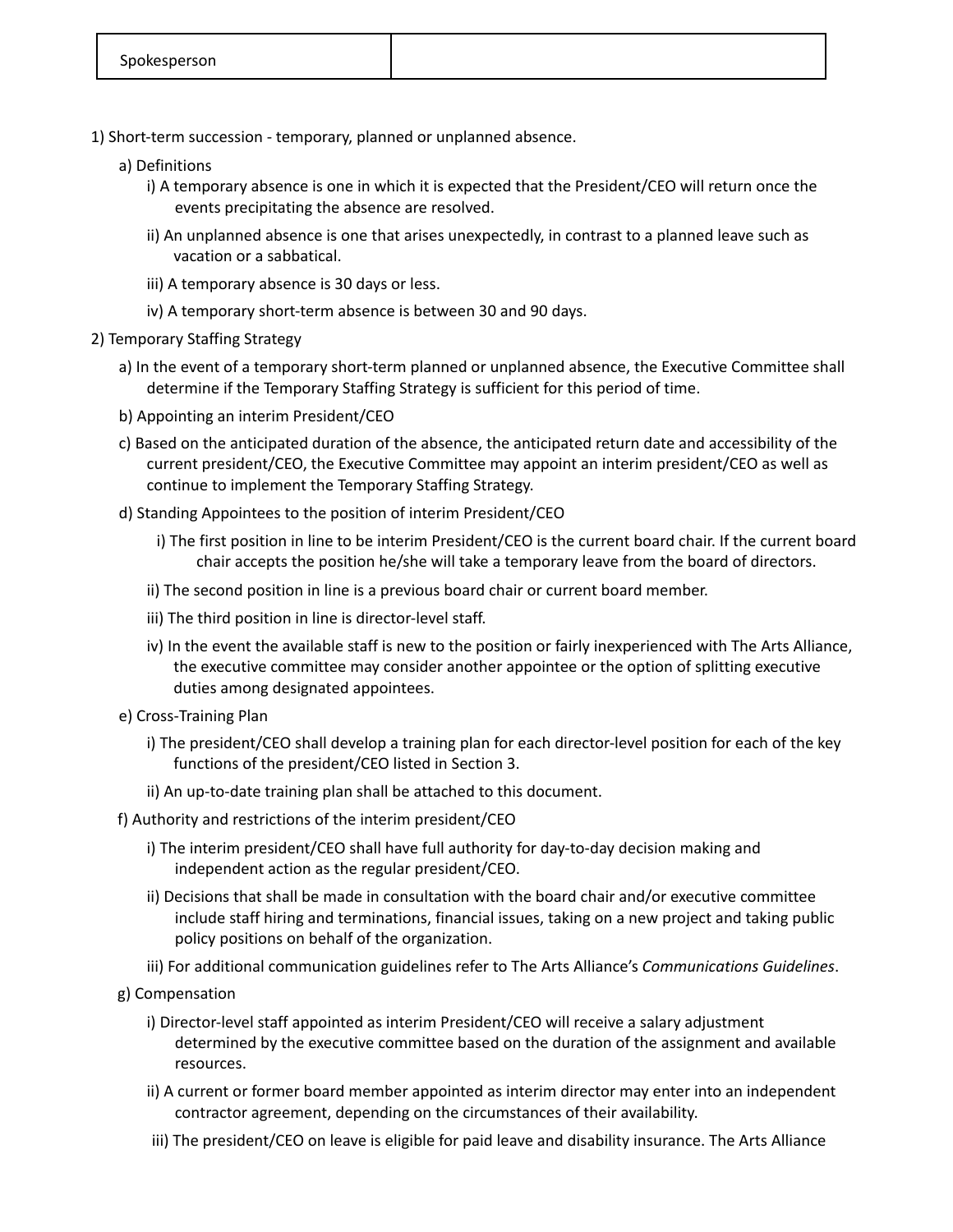currently maintains a long-term disability policy that becomes effective at 90 days.

- h) Board oversight and support to the interim president/CEO
	- i) The interim president/CEO reports to the board chair. In the event the board chair becomes the interim president/CEO, the vice-chair shall be appointed board chair.
	- ii) The executive committee shall be alert to the special support needs of the interim president/CEO in this temporary role. The executive committee shall convene monthly when an interim resident/CEO is appointed.
- i) Communications plan
	- i) Within 48 hours after an interim president/CEO is appointed, the board Chair and the interim president/CEO shall meet to develop a communications plan including the kind of information that will be shared and with whom.
- j) Leadership transition the following chart identifies key supporters and a primary contact to facilitate communication.
	- i) As soon as possible, the board chair and interim president/CEO shall implement the communications plan to announce the organization's temporary leadership structure to staff, the board of directors and key supporters.
	- ii) Within five (5) business days, the board of directors shall distribute a press release with general information appropriate to the situation.

| Key Supporters                                                   | <b>Communication Responsibility</b>               |
|------------------------------------------------------------------|---------------------------------------------------|
| Community, government<br>and nonprofit leaders                   | Board chair with designated board members         |
| Foundation program<br>officers (holding grants<br>and contracts) | Stewardship chair with designated board members   |
| <b>Major Donors</b>                                              | Stewardship chair with designated Board Members   |
| <b>Members</b>                                                   | Communications associate through e-Newsletter     |
| <b>Operating Support (based)</b><br>on need)                     | ■ Auditor<br>• Legal Counsel<br>• Insurance Agent |

- 3) 5. Long-term succession plan in the event of a temporary, unplanned absence
	- a) Definition a long-term absence is 90 days or more.
	- b) Leadership transitions Procedures and conditions to be followed shall be the same as for a temporary short- term absence with the following addition:
		- i) The executive committee shall give immediate consideration, in consultation with the interim President/CEO, to temporarily filling the management position left vacant by the interim president/CEO or reassigning priority responsibilities where help is needed to other staff. This is in recognition that, for a term of 90 days or more, it may not be reasonable to expect the interim director to carry the duties of both positions.
		- ii) The board chair and executive committee are responsible for gathering input from staff and reviewing the performance of the interim president/CEO according to the organization's performance review policy. A review shall be completed between 30 and 45 days.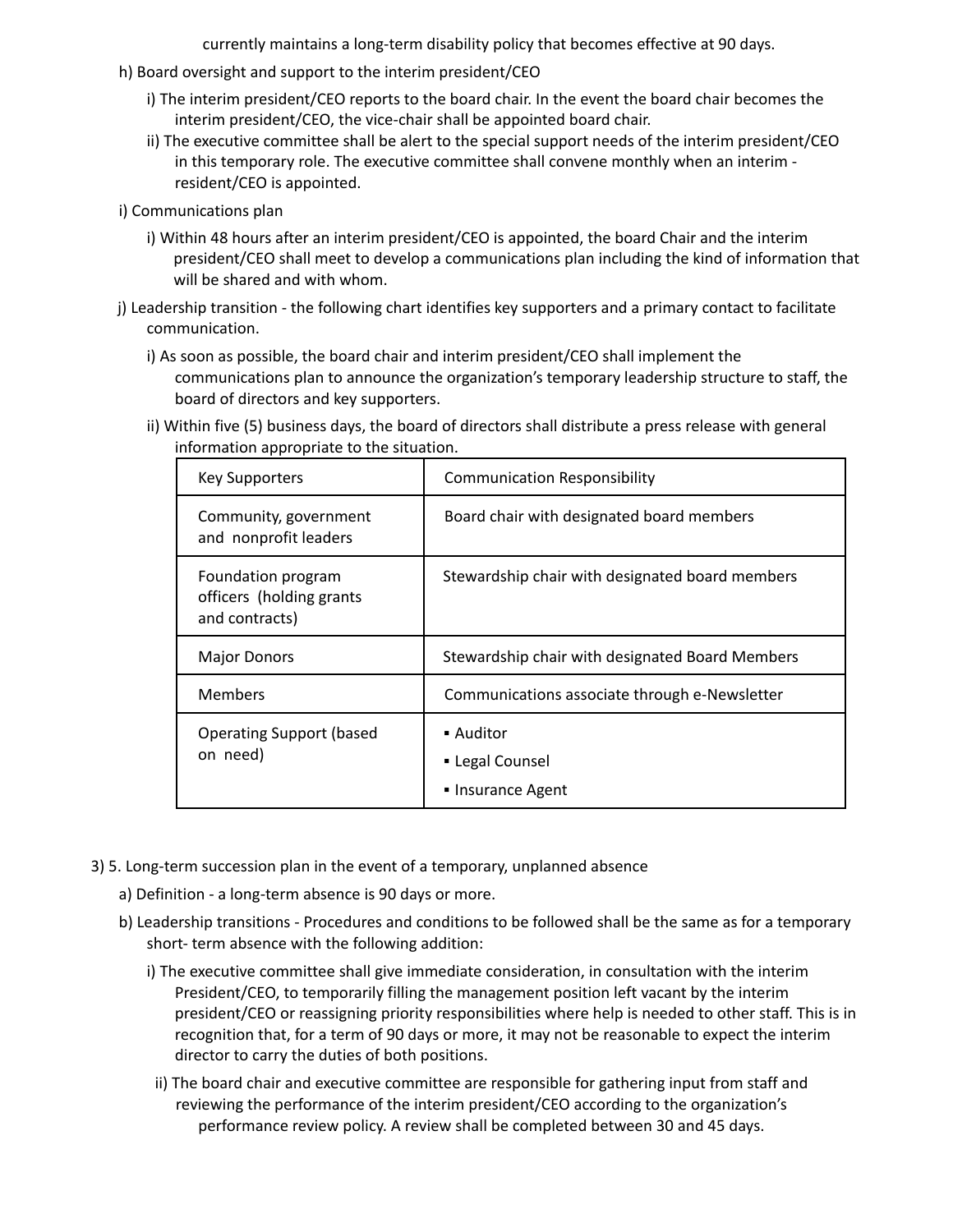- 4) Succession plan in the event of a PERMANENT unplanned absence.
	- a) Definition a permanent absence is one in which it is firmly determined that the president/CEO will not be returning to the position.
	- b) Procedures and conditions to be followed shall be the same as for a temporary short- term absence with the following additions:
		- i) The board of directors shall consider the need to hire an interim president/CEO from outside the organization instead of appointing an interim president/CEO. This decision shall be guided, in part, by internal candidates for the President/CEO position, the expected time frame for hiring a permanent executive, and the management needs of the organization at the time of the transition.
		- ii) The board of directors shall appoint a transition committee to implement the organization's executive succession policy to transition to a new permanent president/CEO.
	- c) Hiring an interim president/CEO
		- i) If an interim president/CEO is hired, the board chair and executive committee shall negotiate an employment agreement with a defined scope of work.
		- ii) The scope of the agreement with an interim president/CEO shall be determined based on an assessment of the organization's needs at the time of the leadership transition.
		- iii) The rate of compensation for the interim president/CEO shall be based on precedent and available resources.
- 5) Responsibilities of the interim president/CEO
	- a) An interim president/CEO shall have full authority for day-to-day decision making and independent action as the regular president/CEO.
	- b) Decisions that shall be made in consultation with the board chair and/or executive committee include staff hiring and terminations, financial issues, taking on a new project, and taking policy positions on behalf of the organization.
	- c) Leadership Transitions
		- i) Board oversight and support to the interim President/CEO
		- ii) The interim president/CEO reports to the Board Chair.
		- iii) The executive committee shall be alert to the special support needs of the interim president/CEO in this temporary role. The executive committee shall convene monthly when an interim president/CEO is hired.
		- iv) The board chair and executive committee are responsible for gathering input from staff and reviewing the performance of the interim president/CEO according to the organization's Performance Review Policy. An initial review shall be completed between 30 and 45 days and 90 days thereafter.
- 6) Approvals and maintenance of records
	- a) Emergency Succession Plan Approval
		- i) This emergency succession plan shall be approved initially by the board of directors.
		- ii) Thereafter the executive committee shall review the plan and recommend amendments to the full board as needed.
- 7) Signatories
	- a) The board chair, the president/CEO and the board secretary shall sign the plan.
	- b) At all times the board chair and treasurer and at least one director-level staff, in addition to the interim president/CEO, shall have signature authorization for checks and contracts for the organization.